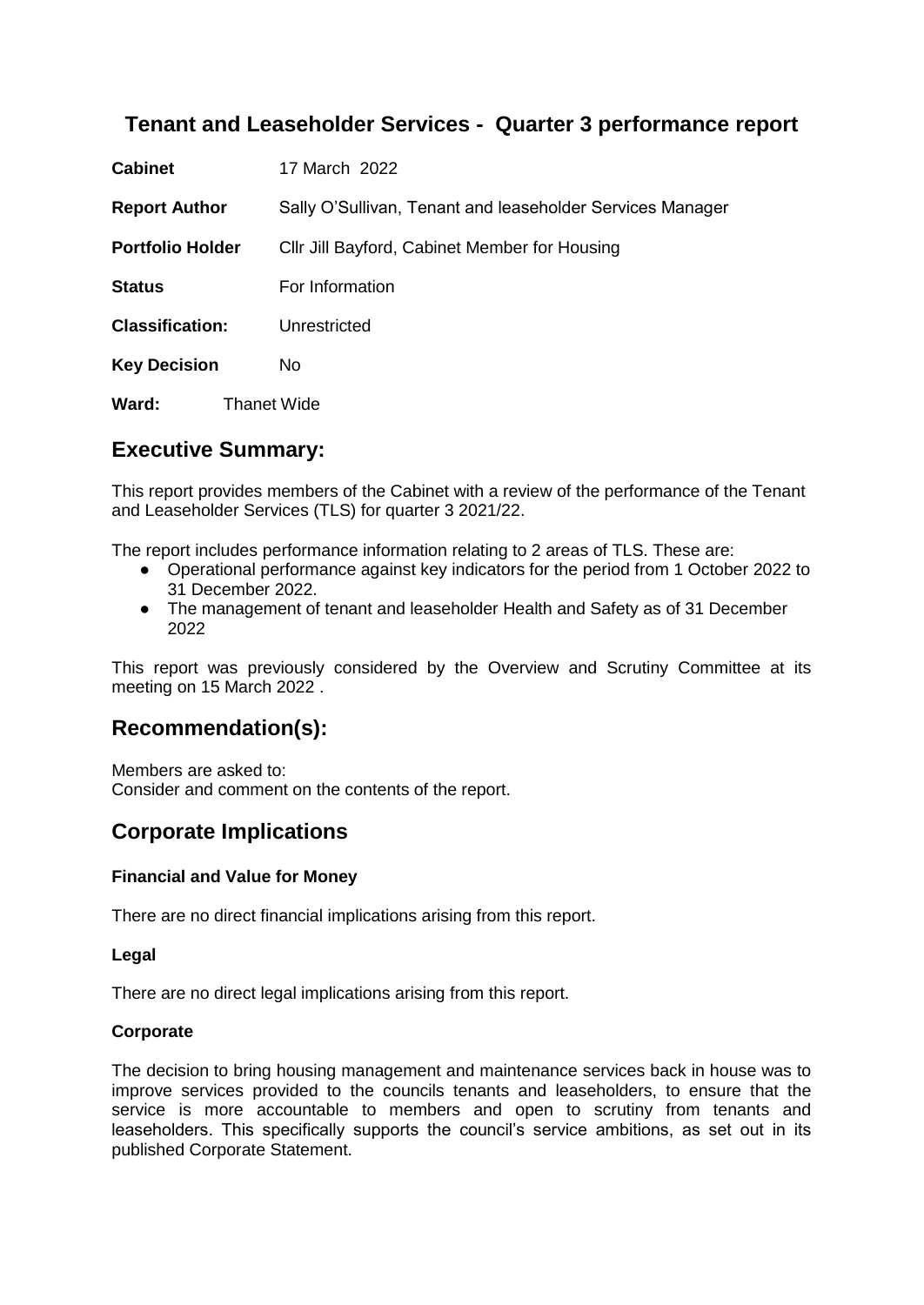#### **Equality Act 2010 & Public Sector Equality Duty**

Members are reminded of the requirement, under the Public Sector Equality Duty (section 149 of the Equality Act 2010) to have due regard to the aims of the Duty at the time the decision is taken. The aims of the Duty are: (i) eliminate unlawful discrimination, harassment, victimisation and other conduct prohibited by the Act, (ii) advance equality of opportunity between people who share a protected characteristic and people who do not share it, and (iii) foster good relations between people who share a protected characteristic and people who do not share it.

Protected characteristics: age, sex, disability, race, sexual orientation, gender reassignment, religion or belief and pregnancy & maternity. Only aim (i) of the Duty applies to Marriage & civil partnership.

This report relates to the following aim of the equality duty: -

- To eliminate unlawful discrimination, harassment, victimisation and other conduct prohibited by the Act.
- To advance equality of opportunity between people who share a protected characteristic and people who do not share it
- To foster good relations between people who share a protected characteristic and people who do not share it.

The council's tenants and leaseholders include residents that have protected characteristics as set out in the Public Sector Equality Duty.

## **CORPORATE PRIORITIES**

This report relates to the following corporate priorities: -

● *Communities*

## **1.0 Introduction and Background**

- 1.0 The TLS team provides tenancy management and maintenance services to tenants and leaseholders of Thanet District Council.
- 1.1 TLS provides quarterly reports on their operational performance against a range of key indicators, attached is the data summary (appendix 4) and performance report for quarter 3 2021/22 (appendix 2)
- 1.2 TLS provides monthly landlord health and safety reports for the Regulator of Social Housing (RSH). Attached is the December 2021 report, the final report for quarter 3.

## **2.0 Landlord Compliance**

- 2.1 During December 2022, the TLS Landlord Compliance team developed a robust plan to complete recovery of our compliance position by the end of March 2022.
- 2.2 In January 2022 the team sent a formal letter and report to the Regulator for Social Housing (RHS), requesting that the regulatory notice be removed.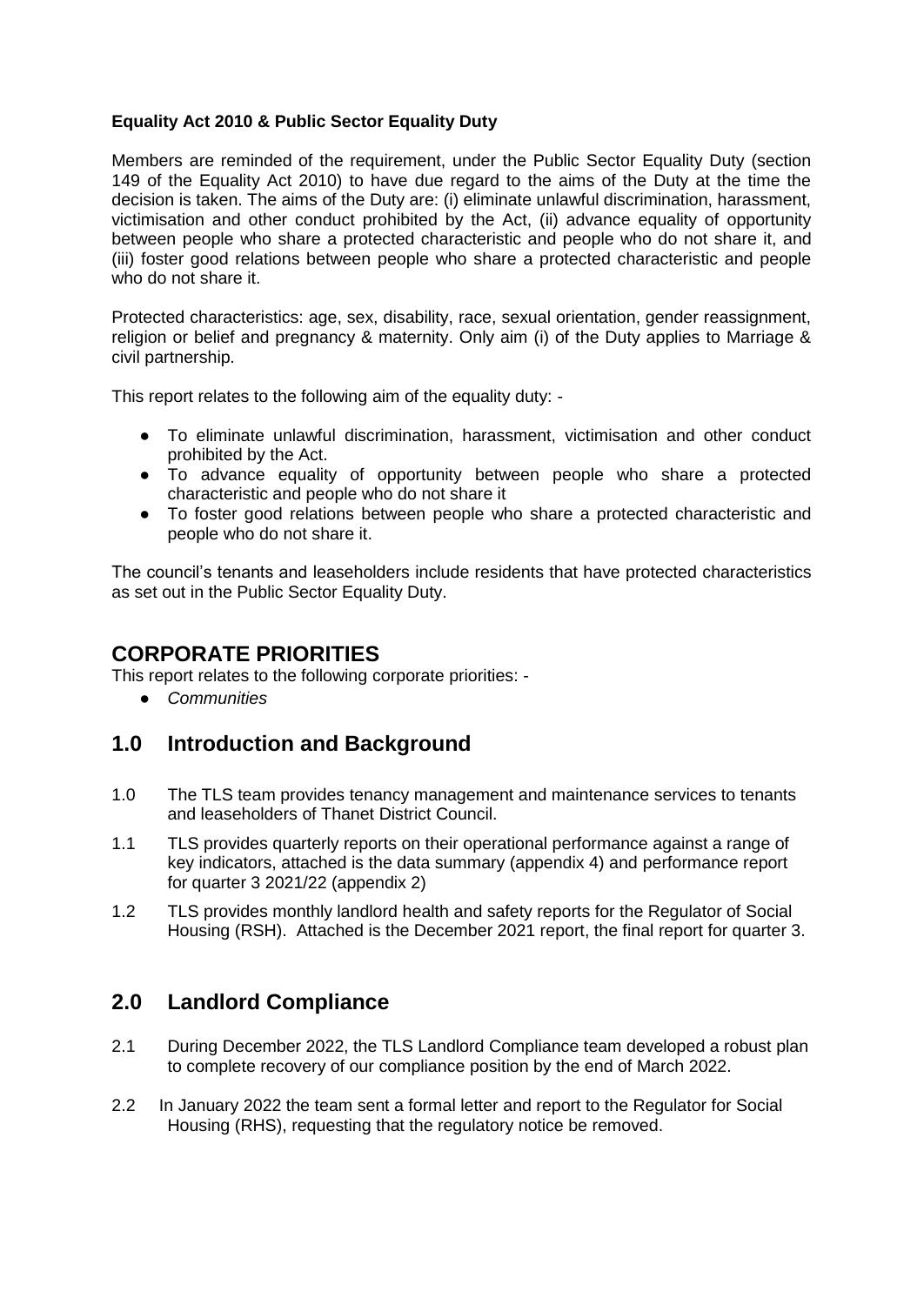2.3 One of the main improvements to the compliance team is the implementation of a bespoke Landlord Compliance database. This is on target to be fully implemented by the end of March 2022.

2.4 At the end of December 2021, the following workstreams are being managed through the new database giving better assurance that our data is accurate and programmes are run efficiently:

- Gas safety
- LOLER (passenger lift safety)
- 2.5 More detail can be found in appendix 1 on each Compliance workstream.

### **3.0 Service Improvement**

- 3.1 During Q1, we put in place our service improvement plan. The plan was developed through a series of officer workshops and customer surveys. We also took into account relevant legislative and regulatory requirements.
- 3.2 We are making good progress on doing what we said we were going to do. Highlights from this quarter include:
	- 4 x new policies to Cabinet in March for approval to adopt.
	- Completed a review of our compliance with the RSH Consumer Standards.
	- Started a deep dive review of operational processes.
	- Trialling of a tablet to enable mobile working.
	- Providing improved information on our webpages.
	- Produced updated safety/information leaflets in plain English.
	- Provided lone worker training and protocols lone working and for use of Peoplesafe devices.
- 3.3 An integral part of improving our efficiency is by improving our systems. In Q3 we started a series of 'Health Checks' on our Housing Management System. These are used to help use what we have in the best way and to advise us of further upgrades or improvements that will improve our user experience.
- 3.4 So far the health checks have delivered a wealth of improvements to our frontline teams that include:
	- Reducing administrative burden
	- Enhanced reporting ability
	- Providing a 360 view of all areas of housing management functions to all teams

## **4.0 Resident Involvement**

- 4.1 The Thanet Tenants and Leaseholders Group (TTLG) have been consulted on the review of 4 policies; Aids and Adaptations; Rechargeable Works; Antisocial Behaviour and Income Recovery Policy. The TTLG found the policies to be fair, cost effective, clear, easy to read and free of jargon.
- 4.2 The TTLG felt the policies do not discriminate against protected characteristics, provide equal opportunity to accessing services and promote good relations between TLS, contractors and residents. The TTLG comments have been used to inform the policies Equality Impact Assessments (EIAs).
- 4.3 The TTLG have set up a Performance Monitoring Sub-group who met for the first time in November and will meet quarterly. The group will monitor performance and